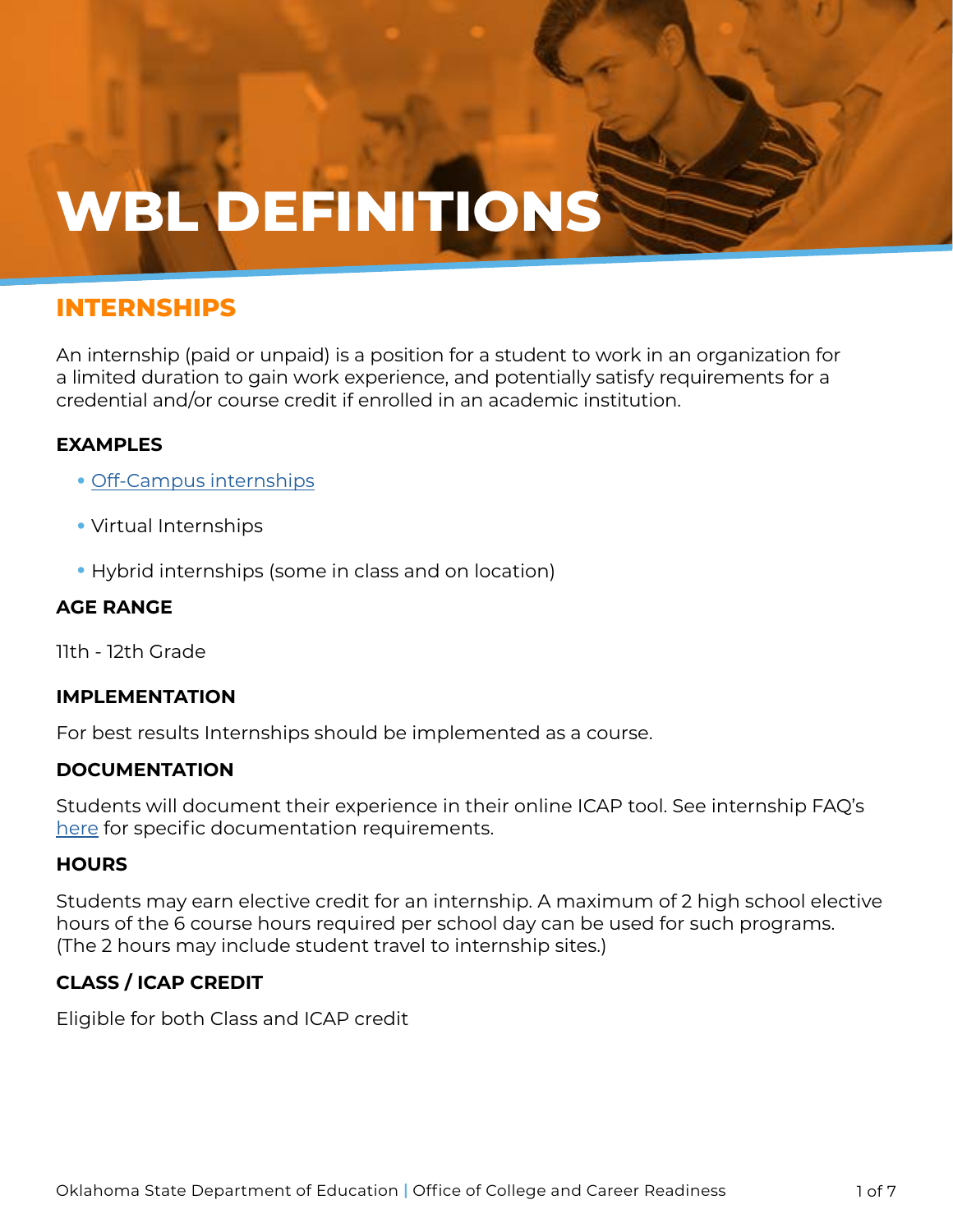# **YOUTH APPRENTICESHIPS**

Youth Apprenticeship programs help students master essential basic skills before enrolling in a registered apprenticeship program. After being accepted into an apprenticeship, students will often receive credit for prior experience. Students will need to consult with their local school counselor as age limits will vary

# **EXAMPLES**

- On campus [youth apprenticeships](https://youtu.be/8Xd6gjUGBok) with school district i.e. Bus Barn, HVAC, Computer technology, etc .
- Off-Campus [youth apprenticeship](https://youtu.be/oxvLfKUg2bI) i.e. plumbing, electrical, etc

# **AGE RANGE**

11th - 12th Grade

#### **IMPLEMENTATION**

For best results, some schools may use the same design as an internship course.

# **DOCUMENTATION**

Students will document their experience in their online ICAP tool. See internship FAQ's [here](https://www.okedge.com/wp-content/uploads/2021/07/Business-Toolkit-2019-InternshipFAQs.pdf) for specific documentation requirements.

# **HOURS**

Schools interested in using a course to implement a youth apprenticeship may elect to use the internship requirements as these experiences are similar.

# **CLASS / ICAP CREDIT**

Eligible for both Class and ICAP credit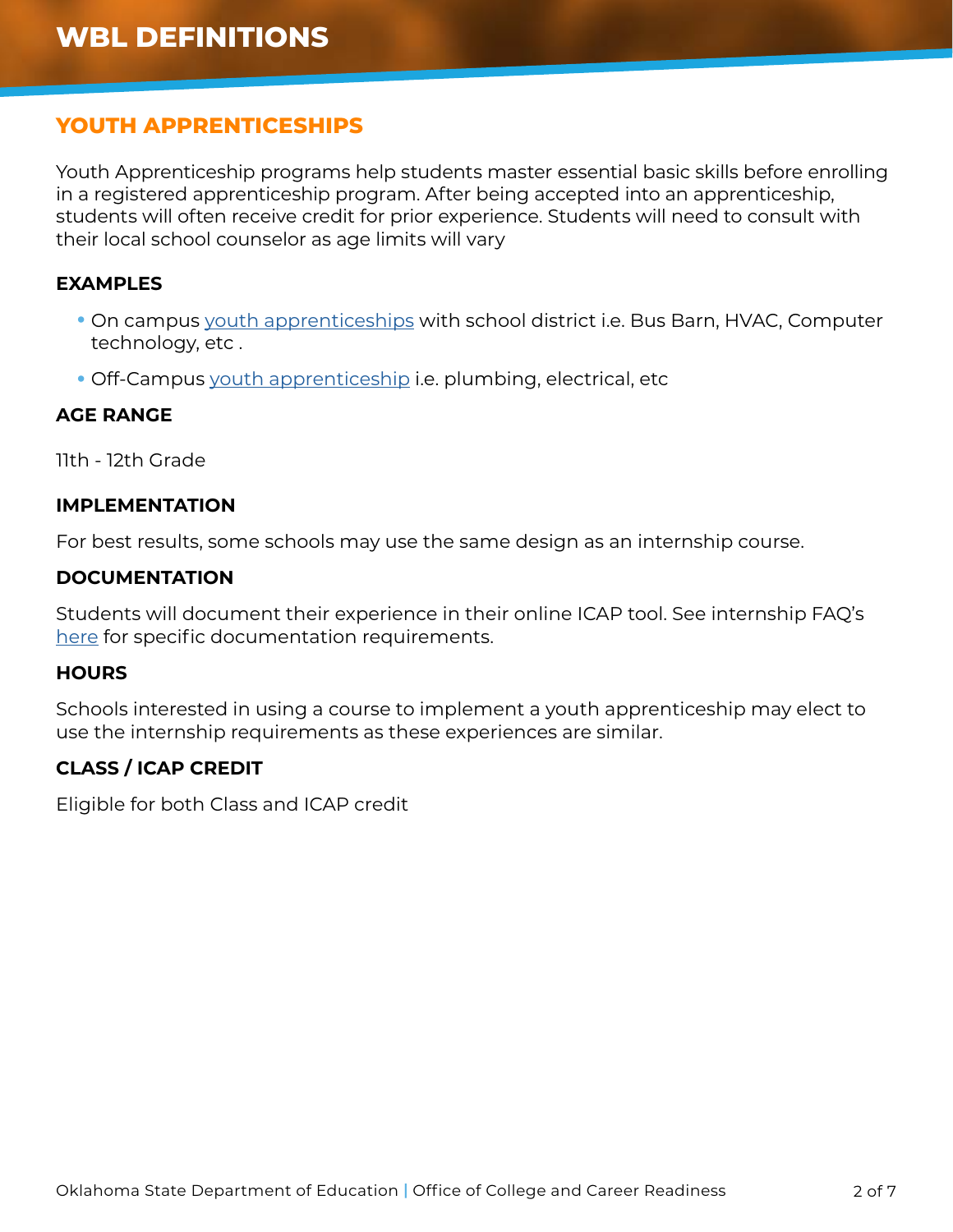# **MENTORSHIPS**

Mentorship is a protected relationship in which a more knowledgeable or experienced person guides and nurtures the development or growth of another.

# **EXAMPLES**

- [Community Mentorship Program](https://youtu.be/oxvLfKUg2bI)) Students mentored by a classroom teacher, business, industry, or community leaders.
- [School-wide Mentorship Program](https://www.normanpublicschools.org/Page/2468) Students participate in a group / school-wide mentoring program.

# **AGE RANGE**

6th - 12th Grade

# **IMPLEMENTATION**

Mentorship programs can be implemented in a number of ways. Including a school-wide program, an afterschool / out of school time program, or community-based program.

# **DOCUMENTATION**

Students will document their experience in their online ICAP tool.

# **HOURS**

It is the districts choice to determine hour requirements. For helpful tips on creating a mentoring experience for students check out this [resource guide.](https://ctyou.org/pluginfile.php/637430/mod_folder/content/0/Mentoring/Mentoring Guide.pdf?forcedownload=1)

# **CLASS / ICAP CREDIT**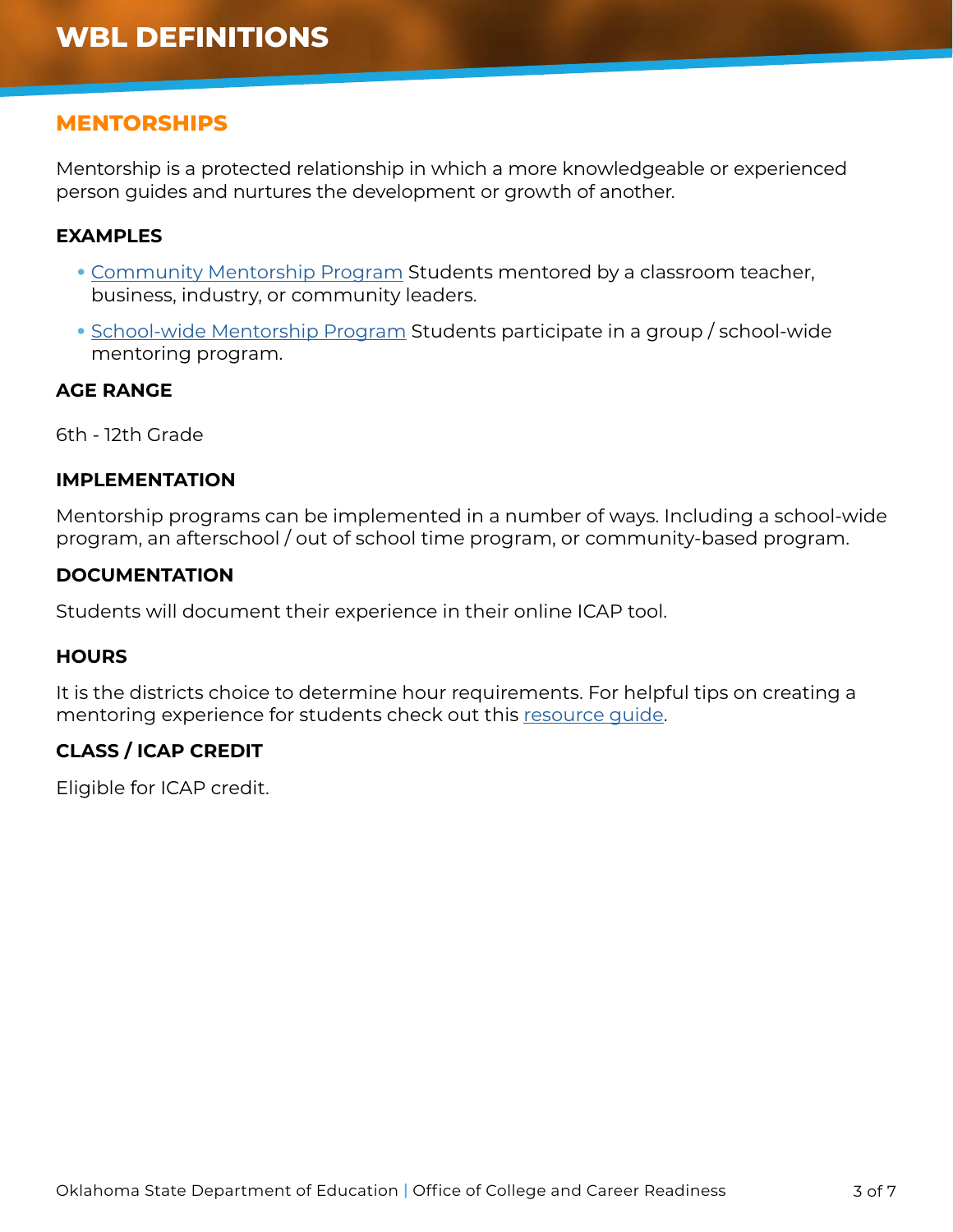# **JOB SHADOWING**

Job shadowing allows students to explore a specific career by following an employee while they perform their typical work duties in a real-world work environment. Job shadowing is a temporary and unpaid experience that provides valuable career information to participants. Students of any age can participate in a job shadow experience virtual or in person.

#### **EXAMPLES**

- [Career Exploration events](https://oklahomaworks.gov/careerexposureweek/)
- Mock/informational interviews Community or non-profit organization (e.g. Junior Achievement)
- Shadow a person or *organization* connected to chosen career pathway

#### **AGE RANGE**

6th - 12th Grade

#### **IMPLEMENTATION**

Job Shadow experiences can be implemented in a number of ways, Including industry field trips, a virtual job shadow experience or through an afterschool / out-of-school time program.

#### **DOCUMENTATION**

Students will document their experience in their online ICAP tool.

#### **HOURS**

It is the districts choice to determine hour requirements. For helpful tips on creating a mentoring experience for students check out this [resource guide.](https://ctyou.org/pluginfile.php/637430/mod_folder/content/0/Job Shadows/Job_Shadows Guide.pdf?forcedownload=1)

# **CLASS / ICAP CREDIT**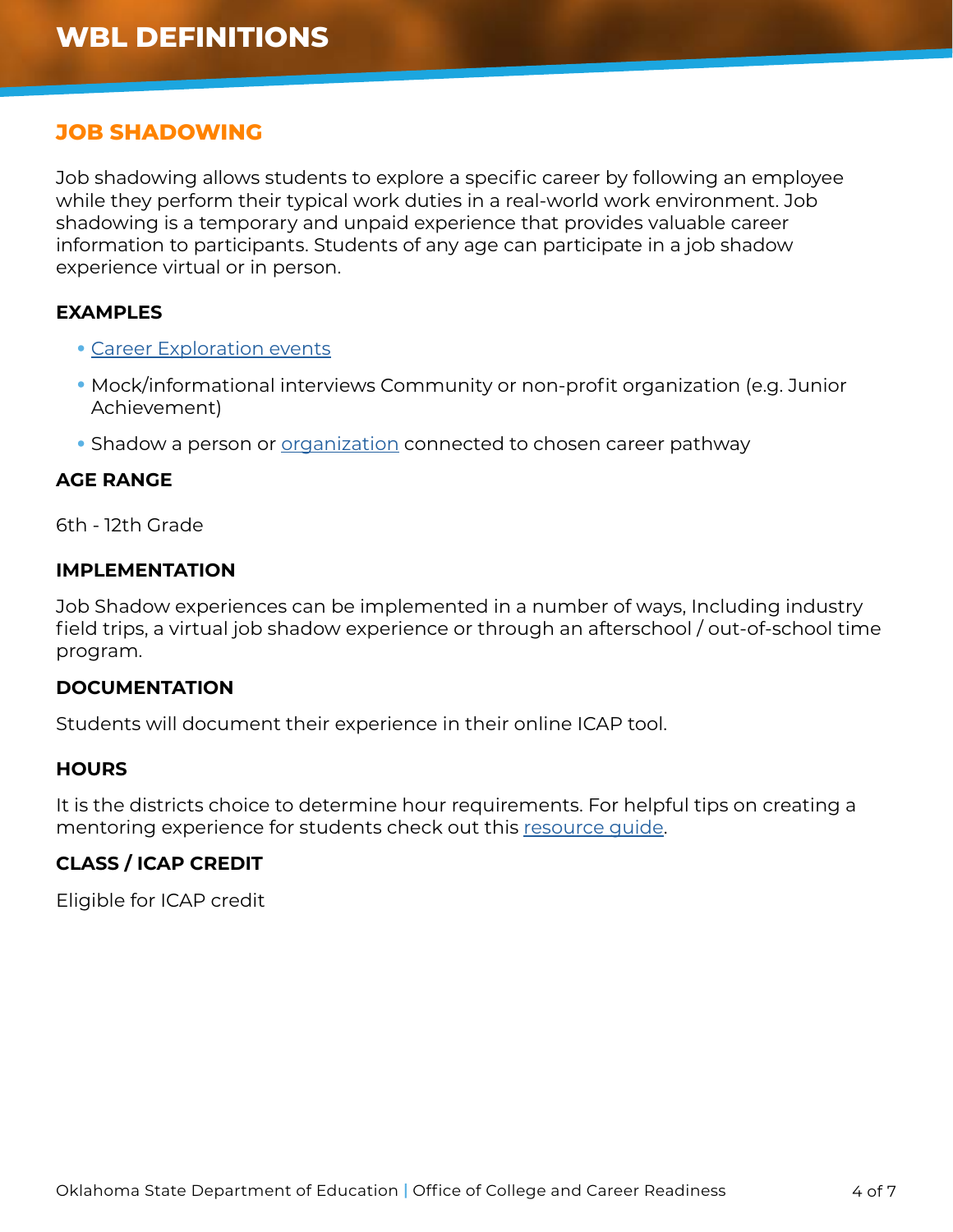# **PROJECT-BASED LEARNING**

Project-Based Learning (PBL) is a teaching method in which students learn by actively engaging in real-world and personally meaningful projects.

# **EXAMPLES**

[Project - Based Learning](https://www.okedge.com/wp-content/uploads/2021/10/Project-Based-Learning.pdf) often takes place through traditional class instruction. Opportunities may include:

- Career Technology Education Programs
- Community or non-profit organization (e.g. Project Lead The Way)
- Real World Problem Solving

# **AGE RANGE**

9th - 12th Grade

# **IMPLEMENTATION**

Project-Based learning typically takes place through classroom instruction. Teachers may elect to use a social studies course or other core course to support learning objectives.

# **DOCUMENTATION**

Students will document their experience in their online ICAP tool.

# **HOURS**

It is the district's choice to determine hour requirements.

# **CLASS / ICAP CREDIT**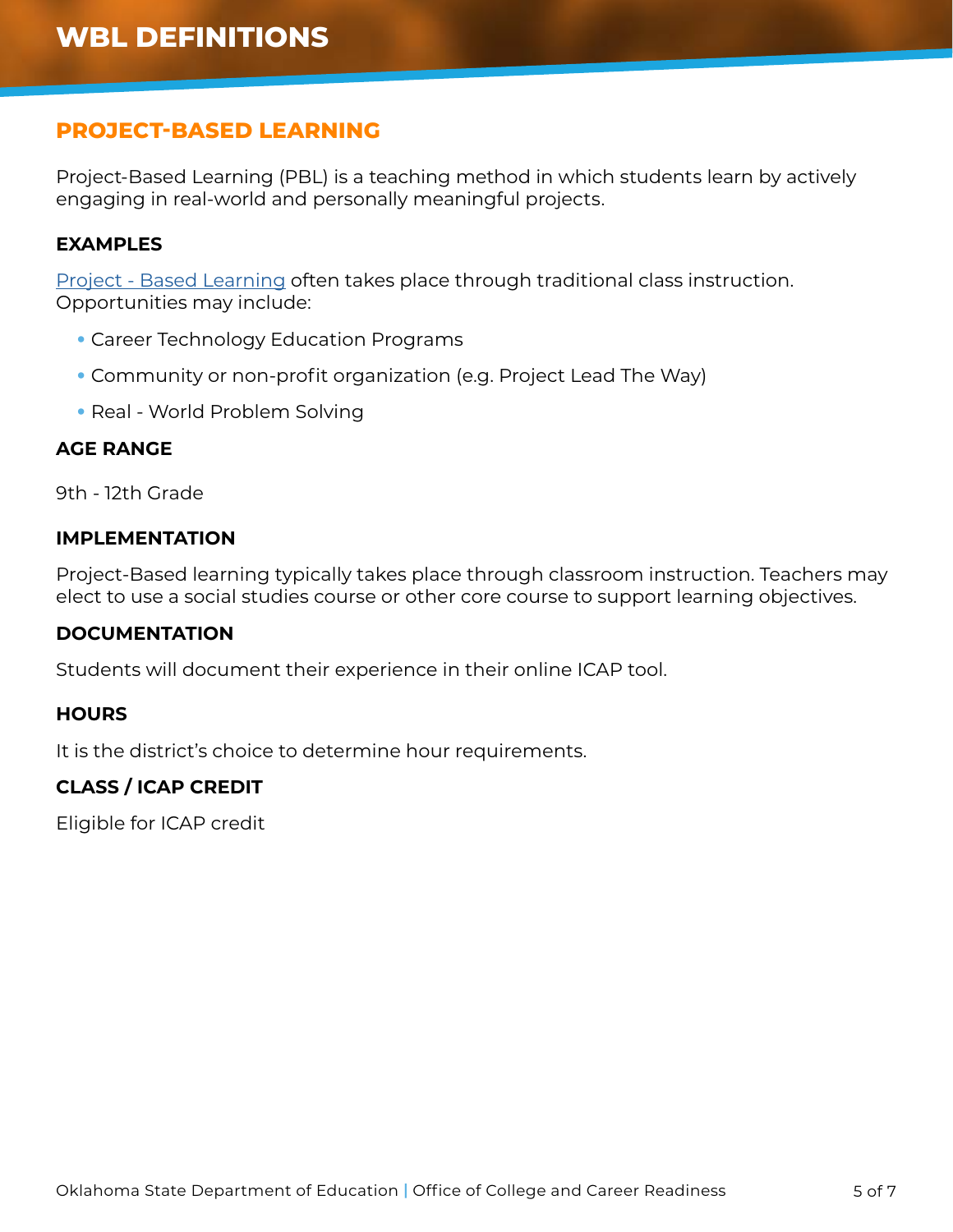# **SERVICE LEARNING**

Service Learning allows students to learn and develop through active participation in thoughtfully organized service experiences that meet actual community needs and that are coordinated in collaboration with the school and community (National and Community Service Act of 1990).

# **EXAMPLES**

Service Learning may include a class-wide project such as:

- A [school-wide initiative](https://www.swineweek.org/history/) or senior project to help the community
- [Beautification project](https://www.okedge.com/ko-beautification-presentation/)
- School fundraiser

#### **AGE RANGE**

9th - 12th Grade

# **IMPLEMENTATION**

Service Learning may be implemented as a school-wide initiative, this may involve in / afterschool meetings.

# **DOCUMENTATION**

Students will document their experience in this online ICAP tool.

# **HOURS**

It is the district's choice to determine hour requirements.

# **CLASS / ICAP CREDIT**